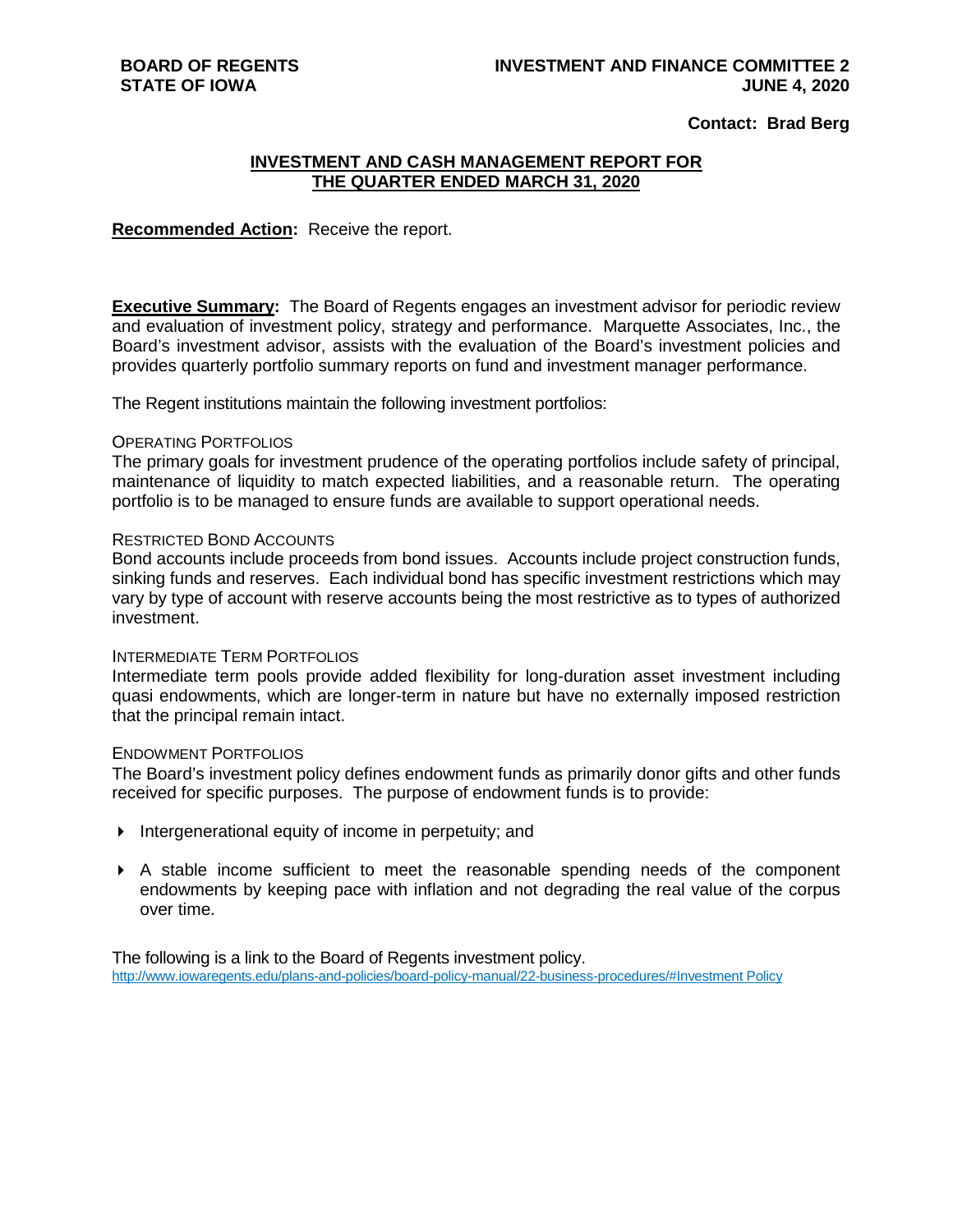## **BOARD OF REGENTS STATE OF IOWA**

## **INVESTMENT AND FINANCE COMMITTEE 2 PAGE 2**

|                                                       | <b>Market Value</b> |        | <b>Return</b> |                          |                         |
|-------------------------------------------------------|---------------------|--------|---------------|--------------------------|-------------------------|
| UNIVERSITY OF IOWA                                    | Dollars (000's)     | $\%$   | Quarter       | <b>Rolling</b><br>1 Year | <b>Current</b><br>Yield |
| Cash and Daily Liquidity                              | \$312,222           | 18.9%  | 0.29%         | 1.79%                    | 0.33%                   |
| 91-Day T-Bill                                         |                     |        | 0.65%         | 2.38%                    |                         |
| Internally Managed Short-Term Securities and Bank CDs | \$0                 | 0.0%   | $0.00\%$      | $0.00\%$                 | 0.00%                   |
| Merrill Lynch 1-3 Treasury/Agency                     |                     |        | 2.78%         | 5.39%                    |                         |
| <b>Externally Managed Diversified Operating Pool</b>  | \$1,341,058         | 81.1%  | $-3.70%$      | 1.40%                    |                         |
| <b>Blended Policy Index</b>                           |                     |        | $-3.00%$      | 2.10%                    |                         |
| Merrill Lynch 1-3 Government/Corporate                |                     |        | 1.59%         | 4.46%                    |                         |
| <b>Total Operating</b>                                | \$1,653,280         | 100.0% | $-2.95%$      | 1.47%                    |                         |
| <b>Restricted Bond Accounts</b>                       | \$149,351           |        | 0.74%         | 2.43%                    | 0.49%                   |
| 91-Day T-Bill                                         |                     |        | 0.65%         | 2.38%                    |                         |
| Merrill Lynch 1-3 Treasury/Agency                     |                     |        | 2.78%         | 5.39%                    |                         |
| Long-Term Endowment                                   | \$400,355           |        | $-11.00\%$    | $-2.70%$                 |                         |
| <b>Blended Policy Index</b>                           |                     |        | $-10.30%$     | $-4.30%$                 |                         |
| Intermediate Term Pool                                | \$416.129           |        | $-8.20%$      | $-2.00\%$                |                         |
| <b>Blended Policy Index</b>                           |                     |        | $-5.30%$      | 0.90%                    |                         |
| Barclays Aggregate                                    |                     |        | 3.10%         | 8.90%                    |                         |

SUI has additional bond trustee balances of \$213.5 million with Wells Fargo Corporate Trust and US Bank Corporate Trust. SUI has an additional investment account with a balance of \$23.2 million for the Iowa Medical Mutual Insurance Company.

|                                                                                                 |                 | <b>Market Value</b> |           | <b>Return</b>  |                |
|-------------------------------------------------------------------------------------------------|-----------------|---------------------|-----------|----------------|----------------|
| <b>IOWA STATE UNIVERSITY</b>                                                                    |                 |                     |           | <b>Rolling</b> | <b>Current</b> |
|                                                                                                 | Dollars (000's) | $\frac{9}{6}$       | Quarter   | 1 Year         | Yield          |
| Cash and Daily Liquidity                                                                        | \$192.628       | 32.1%               | 0.31%     | 1.00%          | 0.31%          |
| 91-Day T-Bill                                                                                   |                 |                     | 0.65%     | 2.38%          |                |
| Internally Managed Short-Term Securities and Bank CDs                                           | \$35,120        | 5.8%                | 0.74%     | 2.38%          | 1.47%          |
| Merrill Lynch 1-3 Treasury/Agency                                                               |                 |                     | 2.78%     | 5.39%          |                |
| Externally Managed Diversified Operating Pool                                                   | \$373,253       | 62.1%               | $-4.00%$  | 1.20%          |                |
| <b>Blended Policy Index</b>                                                                     |                 |                     | $-3.00%$  | 2.10%          |                |
| Merrill Lynch 1-3 Government/Corporate                                                          |                 |                     | 1.59%     | 4.46%          |                |
| <b>Total Operating</b>                                                                          | \$601,001       | 100.0%              | $-2.37%$  | 2.39%          |                |
| <b>Restricted Bond Accounts</b>                                                                 | \$147,182       |                     | 1.79%     | 3.94%          | 1.79%          |
| 91-Day T-Bill                                                                                   |                 |                     | 0.65%     | 2.38%          |                |
| Merrill Lynch 1-3 Treasury/Agency                                                               |                 |                     | 2.78%     | 5.39%          |                |
| Long-Term Endowment                                                                             | \$164,163       |                     | $-11.30%$ | $-3.50%$       |                |
| <b>Blended Policy Index</b>                                                                     |                 |                     | $-10.30%$ | $-4.30%$       |                |
| ▶ ISU has additional bond trustee balances of \$50.68 million with Wells Fargo Corporate Trust. |                 |                     |           |                |                |

|                                                                                               | <b>Market Value</b> |               | Return    |                |                |
|-----------------------------------------------------------------------------------------------|---------------------|---------------|-----------|----------------|----------------|
| UNIVERSITY OF NORTHERN IOWA                                                                   |                     |               |           | <b>Rolling</b> | <b>Current</b> |
|                                                                                               | Dollars (000's)     | $\frac{9}{6}$ | Quarter   | 1 Year         | Yield          |
| Cash and Daily Liquidity                                                                      | \$43,446            | 43.0%         | 0.43%     | 2.08%          | 1.03%          |
| 91-Day T-Bill                                                                                 |                     |               | 0.65%     | 2.38%          |                |
| Internally Managed Short-Term Securities and Bank CDs                                         | \$8,725             | 8.6%          | 1.49%     | 3.69%          | 1.84%          |
| Merrill Lynch 1-3 Treasury/Agency                                                             |                     |               | 2.78%     | 5.39%          |                |
| <b>Externally Managed Diversified Operating Pool</b>                                          | \$48.959            | 48.4%         | $-3.70%$  | 1.40%          |                |
| <b>Blended Policy Index</b>                                                                   |                     |               | $-3.00%$  | 2.10%          |                |
| Merrill Lynch 1-3 Government/Corporate                                                        |                     |               | 1.59%     | 4.46%          |                |
| <b>Total Operating</b>                                                                        | \$101,130           | 100.0%        | 1.01%     | 5.67%          |                |
| <b>Restricted Bond Accounts</b>                                                               | \$33,364            |               | 1.65%     | 3.99%          | 1.50%          |
| 91-Day T-Bill                                                                                 |                     |               | 0.65%     | 2.38%          |                |
| Merrill Lynch 1-3 Treasury/Agency                                                             |                     |               | 2.78%     | 5.39%          |                |
| Long-Term Endowment                                                                           | \$12,190            |               | $-11.00%$ | $-2.70%$       |                |
| <b>Blended Policy Index</b>                                                                   |                     |               | $-10.30%$ | $-4.30%$       |                |
| Intermediate Term Pool                                                                        | \$22,035            |               | $-8.20%$  | $-2.00%$       |                |
| <b>Blended Policy Index</b>                                                                   |                     |               | $-5.30%$  | 0.90%          |                |
| Barclays Aggregate                                                                            |                     |               | 3.10%     | 8.90%          |                |
| • UNI has additional bond trustee balances of \$10.9 million with Wells Fargo Corporate trust |                     |               |           |                |                |

UNI invests in SUI's Externally Managed Diversified Operating and Intermediate Pools and Long-Term Endowment.

|                                                      | <b>Market Value</b> |               | Return  |                          |                  |
|------------------------------------------------------|---------------------|---------------|---------|--------------------------|------------------|
| <b>IOWA SCHOOL FOR THE DEAF</b>                      | Dollars (000's)     | $\frac{9}{6}$ | Quarter | <b>Rolling</b><br>1 Year | Current<br>Yield |
| Cash and Daily Liquidity                             | \$2,169,587         | 100.0%        | 0.05%   | 0.05%                    | 0.05%            |
|                                                      | <b>Market Value</b> |               | Return  |                          |                  |
| <b>IOWA BRAILLE AND SIGHT SAVING SCHOOL</b>          | Dollars (000's)     | $\frac{9}{6}$ | Quarter | <b>Rolling</b><br>1 Year | Current<br>Yield |
| Cash and Daily Liquidity                             | \$1,758,044         | 100.0%        | 0.05%   | 0.07%                    | 0.05%            |
| ▶ ISD and IBSSS invest in ISU's Long-Term Endowment. |                     |               |         |                          |                  |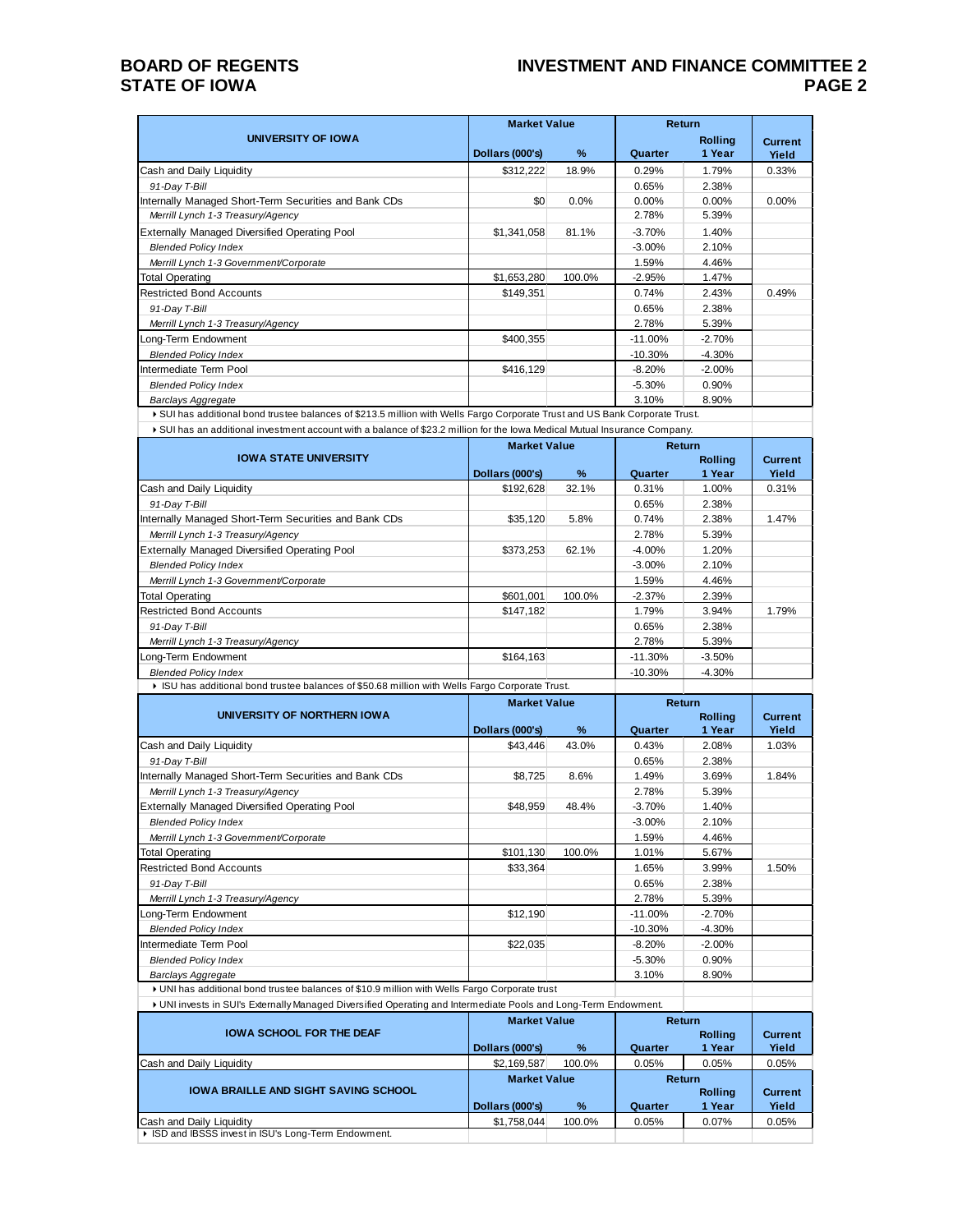# **BOARD OF REGENTS STATE OF IOWA**

Below are the Board authorized fund managers:

| <b>MANAGER</b>                                                                           | <b>TYPE</b>                                                        | <b>AUTHORIZED</b>               |
|------------------------------------------------------------------------------------------|--------------------------------------------------------------------|---------------------------------|
| Acadian Asset Management                                                                 | <b>Global Low Volatility Equity</b>                                | <b>June 2017</b>                |
| <b>Adams Street Partners</b><br>2010 Global Offering                                     | <b>Private Equity Fund Manager</b>                                 | March 2010                      |
| <b>Adams Street Partners</b><br>2012 Global Offering                                     | <b>Private Equity Fund Manager</b>                                 | September 2011                  |
| <b>Adams Street Partners</b><br>2013 Global Offering                                     | <b>Private Equity Fund Manager</b>                                 | September 2012                  |
| AllianceBernstein Global-Plus Fixed Income                                               | <b>Fixed Income Fund Manager</b>                                   | September 2014                  |
| Arrowstreet Capital All World ex-U.S.                                                    | Non-U.S. Equity Investment Manager                                 | June 2013                       |
| <b>Brandywine Global Opportunistic</b>                                                   | <b>Fixed Income Fund Manager</b>                                   | September 2014                  |
| Commonfund Capital, Inc.<br><b>Natural Resource Partners IX</b>                          | Private Real Assets Fund Manager                                   | April 2012                      |
| Commonfund Capital International<br>Partners VI, L.P. (CF Int'l Partners VI)             | International Private Equity Manager                               | March 2007                      |
| <b>Commonfund Capital Private Equity</b><br>Partners VII, L.P. (CF Private Equity VII)   | Domestic Private Equity Manager                                    | March 2007                      |
| <b>Commonfund Capital Venture Partners</b><br>VIII, L.P. (CF Venture Capital VIII)       | <b>Primarily Domestic Venture Capital Manager</b>                  | March 2007                      |
| <b>Commonfund Capital Natural Resources</b><br>Partners VIII, L.P. (CF NR Partners VIII) | Private Real Assets Fund Manager                                   | September 2008                  |
| Delaware Investments (Macquarie Group)                                                   | Small Cap Core Domestic Fund Manager                               | December 2008                   |
| Dimensional Fund Advisors (DFA)<br>(DFA 1-year Fixed Income Fund)                        | Short-Term Fixed Income Manager<br>Short-Term Fixed Income Manager | February 2012<br>December 2013  |
| Dodge & Cox (Income Fund)<br>Dodge & Cox (Global Bond Fund)                              | <b>Fixed Income Fund Manager</b><br>Global Bond Fund Manager       | February 2004<br>September 2014 |
| <b>EARNEST Partners International Equity</b>                                             | Non-U.S. Equity Investment Manager                                 | June 2013                       |
| <b>Federated Investors</b><br>(Federated Ultra-Short Bond Fund)                          | Short-Term Fixed Income Manager                                    | December 2013                   |
| Aberdeen Capital Management<br>Aberdeen Energy & Resources Partners<br>III, L.P.         | Private Real Assets Fund Manager                                   | December 2013                   |

*Continued on the following page.*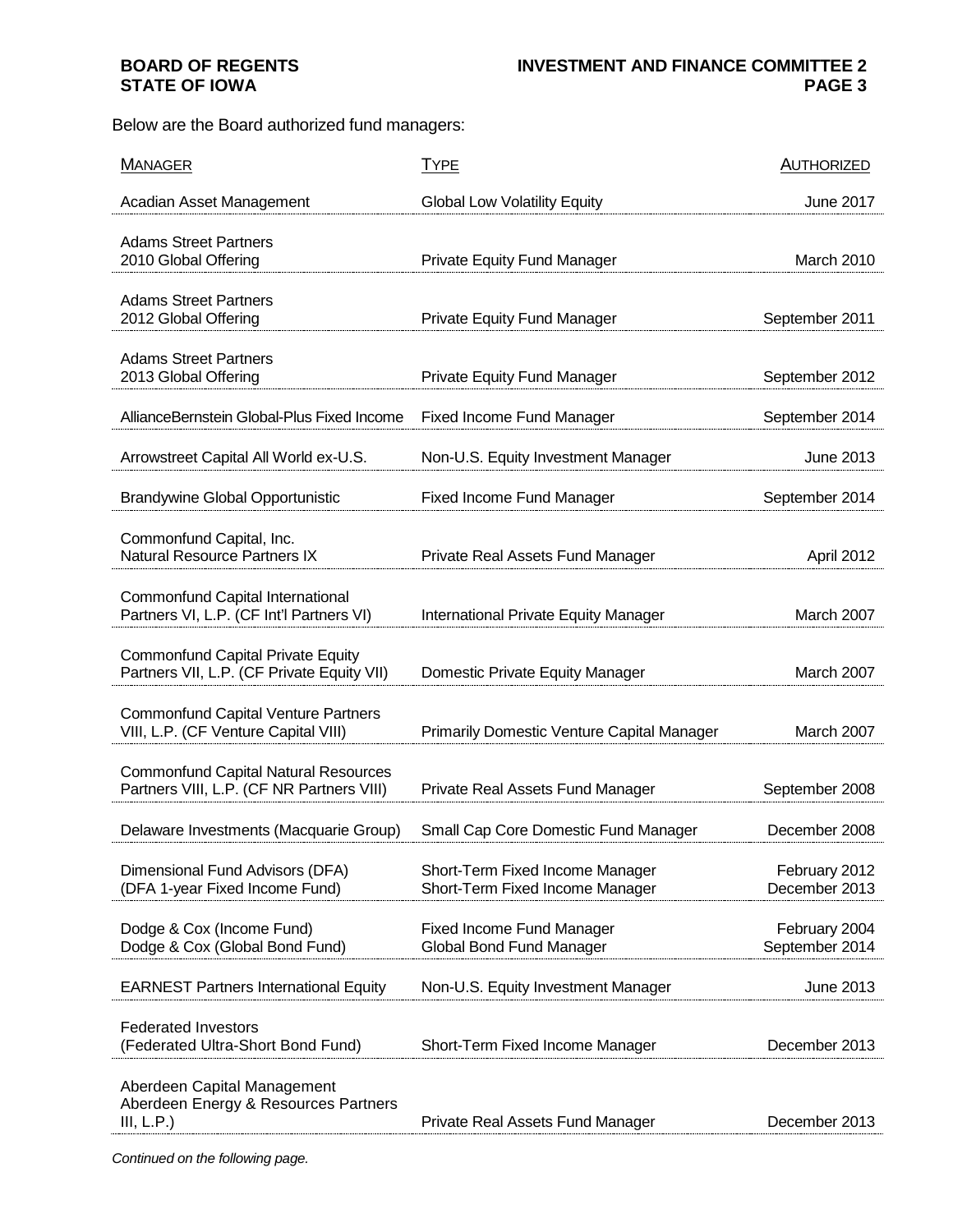## **BOARD OF REGENTS STATE OF IOWA**

# **INVESTMENT AND FINANCE COMMITTEE 2 PAGE 4**

| <b>MANAGER</b>                                                                                                               | <b>TYPE</b>                                                                                                                                                                                                          | <b>AUTHORIZED</b>                                                                                       |
|------------------------------------------------------------------------------------------------------------------------------|----------------------------------------------------------------------------------------------------------------------------------------------------------------------------------------------------------------------|---------------------------------------------------------------------------------------------------------|
| Guggenheim Partners Asset Management                                                                                         | Bank Loan Fund Manager                                                                                                                                                                                               | August 2013                                                                                             |
| <b>VOYA Investment Management</b>                                                                                            | Bank Loan Fund Manager                                                                                                                                                                                               | August 2013                                                                                             |
| Neuberger Berman                                                                                                             | <b>High Yield Bond Fund Manager</b><br>High Yield Bond Fund Manager                                                                                                                                                  | August 2011<br>August 2014                                                                              |
| <b>NB Alternative Advisors</b><br>(NB Crossroads XVIII)                                                                      | Private Equity Fund Manager                                                                                                                                                                                          | November 2005                                                                                           |
| NB Alternative Advisors<br>(NB Crossroads XX)                                                                                | <b>Private Equity Fund Manager</b>                                                                                                                                                                                   | September 2012                                                                                          |
| <b>NB Alternative Advisors</b>                                                                                               | Private Equity/Private Real Assets Fund Manager                                                                                                                                                                      | November 2019                                                                                           |
| JP Morgan Prime Liquidity Fund                                                                                               | Short-Term Fixed Income Manager                                                                                                                                                                                      | September 2018                                                                                          |
| <b>Landmark Partners</b><br>(Landmark Equity Partners XIV, L.P.)                                                             | <b>Private Equity Fund Manager</b>                                                                                                                                                                                   | March 2010                                                                                              |
| <b>Landmark Partners</b><br>(Landmark Equity Partners XV, L.P.)<br>(Landmark Real Estate Fund VII)                           | Private Equity Fund Manager<br>Private Real Estate Fund Manager                                                                                                                                                      | September 2012<br>December 2013                                                                         |
| MacKay Shields                                                                                                               | Core and Intermediate Fixed Income                                                                                                                                                                                   | <b>June 2017</b>                                                                                        |
| Metropolitan Real Estate Partners<br>Global III Fund (MREP Global III)                                                       | Private Real Estate Fund Manager                                                                                                                                                                                     | September 2009                                                                                          |
| Metropolitan Real Estate Partners<br>Global VI Fund (MREP Global VI)                                                         | Private Real Estate Fund Manager                                                                                                                                                                                     | April 2012                                                                                              |
| Morgan Stanley PRIME Fund                                                                                                    | <b>Core US Real Estate</b>                                                                                                                                                                                           | <b>June 2017</b>                                                                                        |
| <b>PIMCO</b><br>PIMCO Short-Term Bond Fund                                                                                   | Short-Term Fixed Income Manager<br>Short-Term Fixed Income Manager                                                                                                                                                   | February 2012<br>December 2013                                                                          |
| <b>Principal Financial Group</b><br>(Enhanced Property Fund)                                                                 | Private Real Estate Fund Manager                                                                                                                                                                                     | November 2005                                                                                           |
| <b>State Street Global Advisors</b><br><b>State Street Global Advisors</b><br>SSgA MSCI ACWI ex-US IMI Index Fund            | Short-Term Fixed Income Manager<br>Diversified Investment Options (Intermediate Portfolio)<br>International Equity Index Fund Manager                                                                                | February 2012<br>February 2011<br><b>June 2017</b>                                                      |
| Symphony Asset Management                                                                                                    | <b>Senior Secured Loans</b>                                                                                                                                                                                          | June 2017                                                                                               |
| <b>UBS Trumbull Property Fund</b>                                                                                            | <b>Core US Real Estate</b>                                                                                                                                                                                           | June 2017                                                                                               |
| <b>Vanguard Group</b><br>(Institutional Index Fund)<br>(Global ex-U.S. Real Estate Index Fund)<br>(International Stock Fund) | Short-Term Fixed Income Manager<br>Diversified Investment Options (Operating Portfolio)<br>Large Cap S&P 500 Index Fund<br>Public Real Estate Fund Manager<br>Non-US Equity Investment Manager<br>Mid Cap Index Fund | February 2012<br>September 2008<br>February 2008<br>December 2013<br>September 2018<br><b>June 2017</b> |